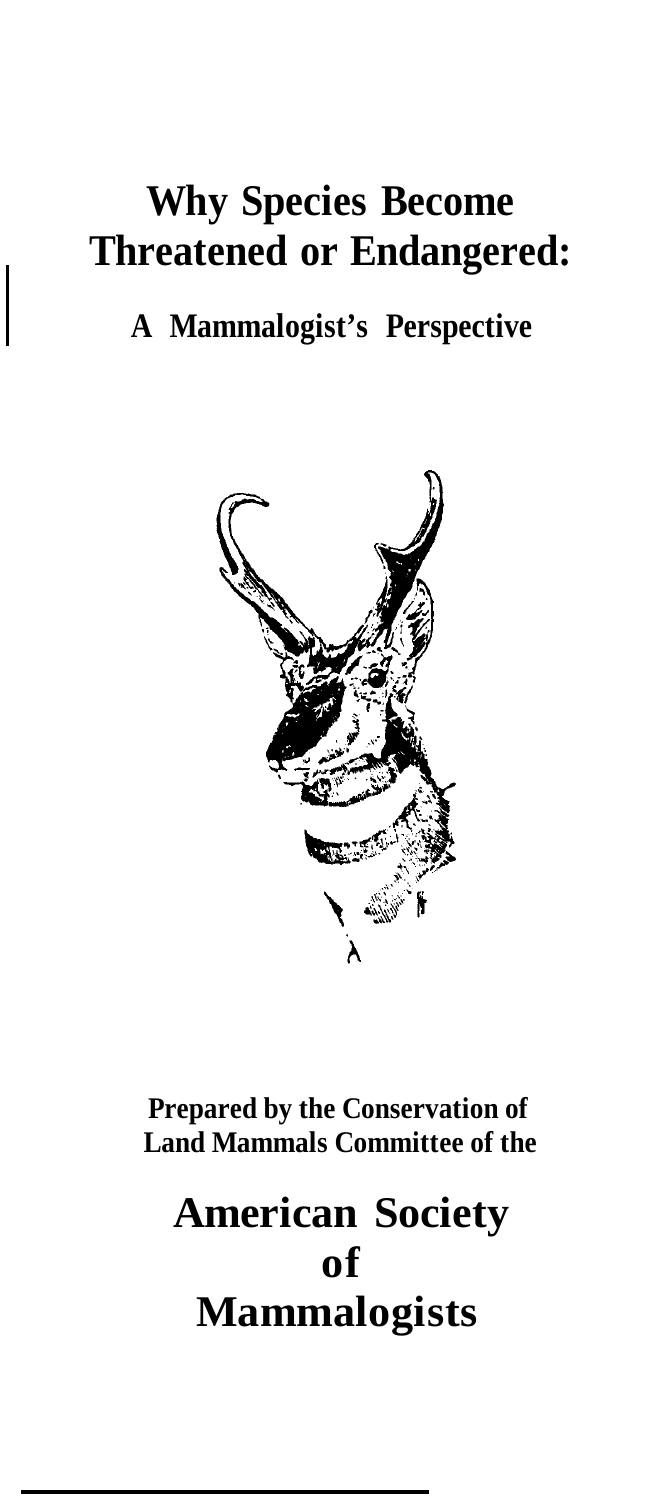## **WHY SPECIES BECOME THREATENED OR ENDANGERED:**

#### **A Mammalogist's Perspective**

Why do species become threatened or endangered? This question is often asked by individuals seeking to understand the causes of the wave of extinctions that is sweeping the Earth. This brochure is designed to answer this question from the perspective of a mammalogist, a scientist who studies mammals.

#### **THE PROCESS OF EXTINCTION**

A species is considered to be endangered when its numbers are reduced to such an extent that it is likely to become extinct in the near future. A threatened species is one whose numbers have been reduced to such an extent that any further decline in numbers will warrant its designation as an endangered species. A species becomes extinct when it no longer exists in the wild or in captivity. An important first step in understanding why species become threatened or endangered is, therefore, to understand the process of extinction. Biologists know that extinction is a natural phenomenon or process that has been occurring since the earliest forms of life evolved. It is estimated that more than 99.9% of all species of plants and animals that have ever existed are now extinct. Under natural conditions, extinction of a species or group of species provides opportunities for other species to take over the niche(s) or ecological role(s) of species that become extinct. In this way, extinction of the dinosaurs provided numerous opportunities for mammals, which had been minor players on the evolutionary stage throughout the Age of Reptiles. In the absence of dinosaurs, mammals were able to prosper and evolved to fill many of the ecological niches formerly occupied by dinosaurs. What is of concern today is not the process of extinction, but rather the increasing rate at which extinctions are occurring, and especially the role that humans are playing in this increase.

The term extinction has two principal usages. Extinction may refer to the disappearance of a species from its entire range (global extinction), or it may refer to the loss of a species from a portion of its geographic range (regional or local extinction; also referred to as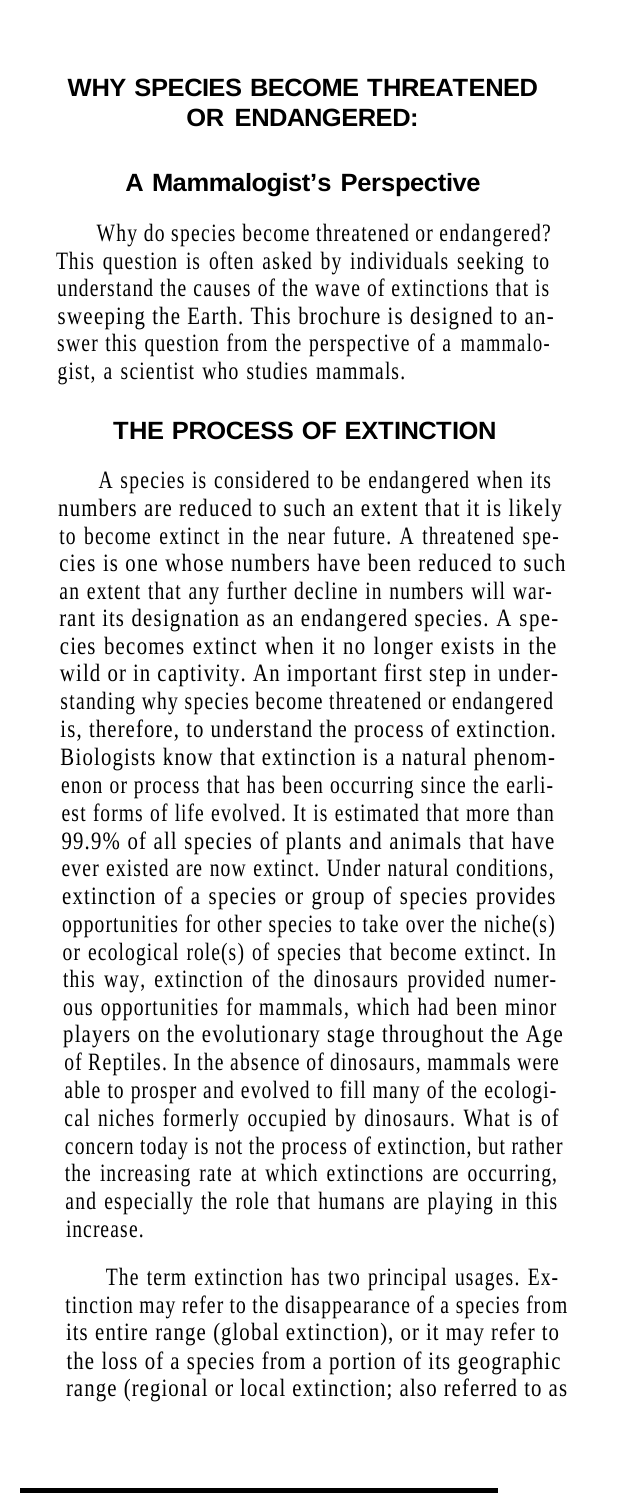extirpation). For example, the Irish elk, a large deer with huge antlers that were 3 meters (10 ft.) across, became globally extinct at the end of the last glacial age. At the same time, wild horses became regionally extinct in North America, but survived in Europe and Asia.

#### **BIOLOGICAL DIVERSITY**

The term biological diversity or biodiversity often is used in discussions of the impact of the increasing rate of extinctions. For example, what effects will the current wave of extinctions have on the Earth's biodiversity? Scientists define biodiversity as the total number of species and biological communities in a region, plus the ecological roles played by individual species (e.g., producers, herbivores, carnivores, parasites), and the amount of genetic variation in each species or population. When a species becomes extinct, its loss not only reduces the biodiversity of its community but may affect other species as well. For example, in the tropics many species of trees depend upon bats for pollination to insure successful reproduction. In regions where these bats have been greatly reduced in numbers or eliminated, trees may not be able to reproduce successfully, and thus they may become locally or globally extinct because they will not leave any offspring.

The maintenance of biodiversity is vital to the are and future of humans. Many of our medicines welfare and future of humans. such as quinine, morphine, digitalis, atropine, taxol, and codeine were initially discovered in natural populations of plants. We do not know how many pharmaceutical products may lie undiscovered in the forests of the tropics, which are rapidly being cut and burned. We must not forget that all of our domesticated plants and animals are descended from wild ancestors. Today, wildgrowing relatives of domesticated species may possess valuable genetic information, which could prove useful in providing disease resistance. We continue to depend on natural populations of fish, shellfish, and trees for food, wood, rubber, and other products.

In addition to contributing materially to human welfare, biodiversity contributes immeasurably to the quality of life on earth. Humans evolved as part of the natural world, and we share a common evolutionary history with all other living organisms. Professor E. 0.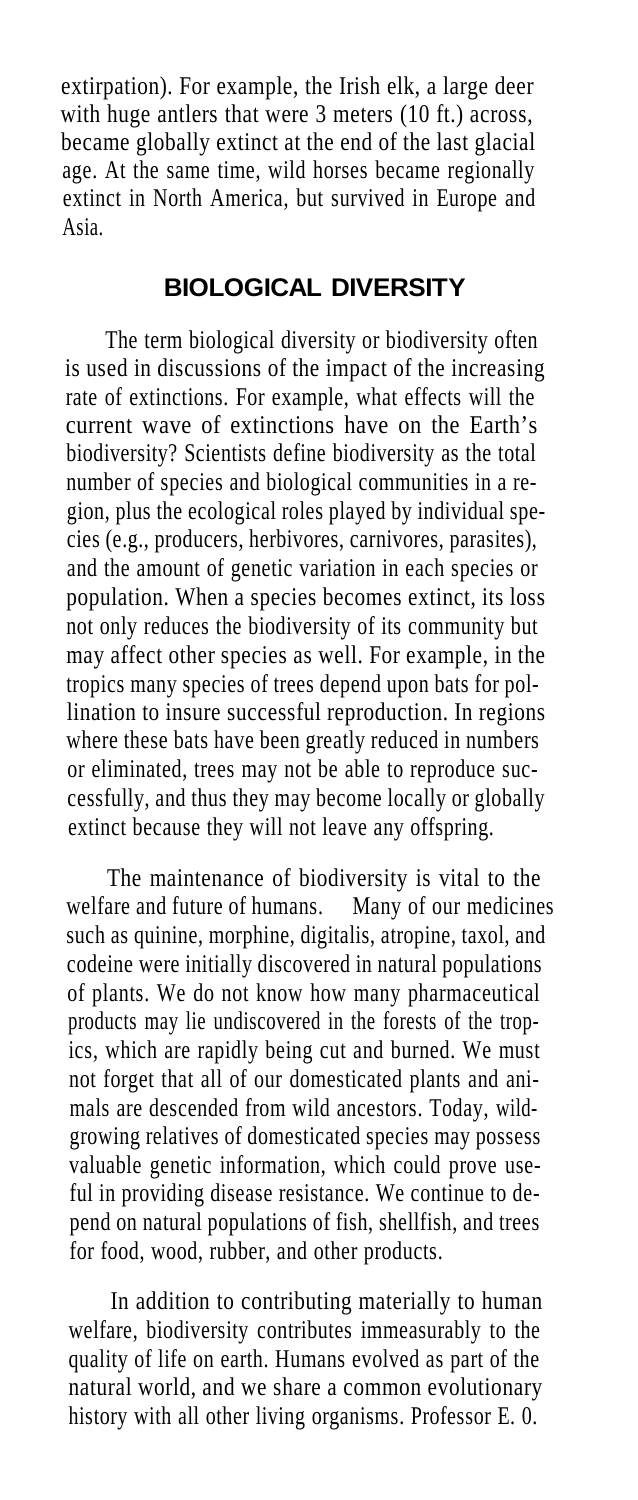Wilson of Harvard University coined the word "biophilia" to express our kinship with nature. We must remember that every time a species becomes extinct, the quality of our lives and that of our descendants is diminished.

### **THE CHARACTERISTICS OF THREATENED/ENDANGERED SPECIES**

One way to answer the question of why species become threatened or endangered is to ask another question: Do threatened, endangered, or extinct species possess certain characteristics that are not shared with species that are considered to be secure (i.e., not threatened or endangered)? If we examine a list of threatened or endangered species, we will find that many species on that list share certain characteristics. Some of these include large size, specialized diet, specialized habitat requirements, small population size, limited geographic distribution, and economic or commercial value. A closer examination of each of these characteristics will aid our understanding of why species that possess several of these characteristics often are candidates not only for threatened or endangered status but also for possible extinction.

Large Size.--Large mammals, by virtue of their size alone, require larger areas in which to obtain the necessities of life (e.g., food, mates, and cover) than do smaller mammals. For example, a small woodlot that can support a population of white-footed mice cannot support a population of white-tailed deer. A local population of deer may require hundreds or thousands of acres, which will include a variety of forested and nonforested habitats. Large herbivorous mammals like caribou, bighorn sheep, and elephants need very large sanctuaries, such as national parks, to survive. The same is true for predators of such species, which tend to roam over even larger areas or home ranges. Individual home ranges of the mountain lion can exceed 116 square miles, and those of a female grizzly and cubs can be up to 80 square miles. Not only do large mammals need large areas to live, but also their total numbers are much smaller than those of small mammals.

Dietary Specialist.--Mammals that have specialized dietary needs such as carnivores (meat-eaters) and frugivores (fruit-eaters) need to forage over much larger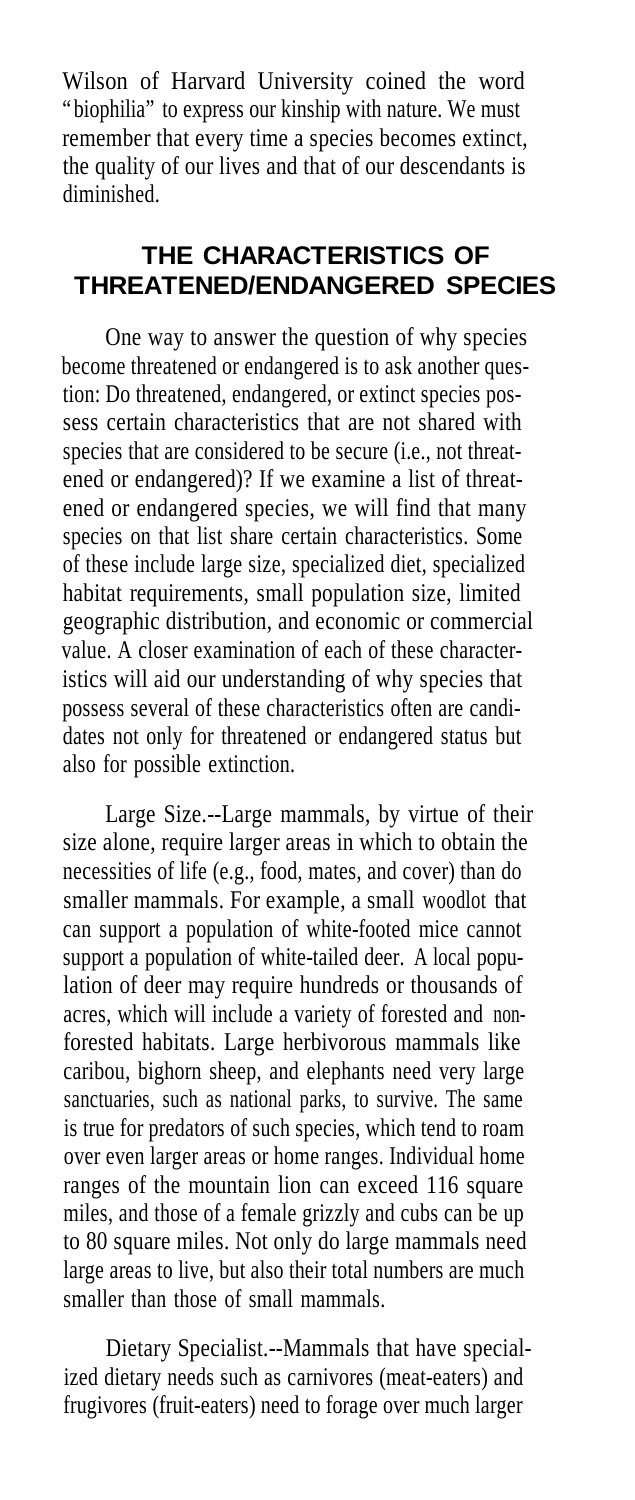areas than dietary generalists such as herbivores (planteaters) and omnivores (animals that eat a variety of plant and animals foods) to obtain sufficient food to survive. This is particularly true of carnivores, which are less abundant than the species on which they prey. It is not surprising, therefore, that lists of threatened and endangered mammals often include many carnivores. One such carnivore is the black-footed ferret, which preys almost exclusively on prairie dogs. The black-footed ferret has declined in numbers to the brink of extinction principally as a consequence of successful, largescale eradication programs for prairie dogs, which were viewed by farmers and ranchers as serious pests and threats to livestock and farm machinery.

**Low Reproductive Output.--**Species of mammals have evolved reproductive strategies that in part reflect their probability of dying. For example, many small rodents, which face a vast array of natural enemies, have the ability to produce several large litters each year. In contrast, large hoofed mammals, which are much longer-lived and have fewer natural enemies, typically produce only one offspring each year. Thus, there is a balance between the probability of dying and the number of young a female must produce to help insure the survival of the species. When man alters the natural balance between births and deaths by increasing mortality, populations decline. Large species, which often are subject to human-induced mortality, have a very limited ability to rapidly increase in numbers because of their naturally low birth rates. As a consequence, it often takes a long time for populations of these species to recover, even after they are provided with protection. Examples of this include many species of marine mammals whose populations have been very slow to increase following protection from commercial exploitation.

Bats are an important exception to the general rule that small mammals typically have high reproductive output. Many species are characterized by small litter sizes (usually one young) and only one litter/year. The low reproductive output of bats is an indication that they are long-lived compared to similar-sized terrestrial (non-flying) mammals. This is particularly true of bats that hibernate. For example, the little brown myotis, which weighs less than the combined weight of two nickels, may live 30 years, or 10 times longer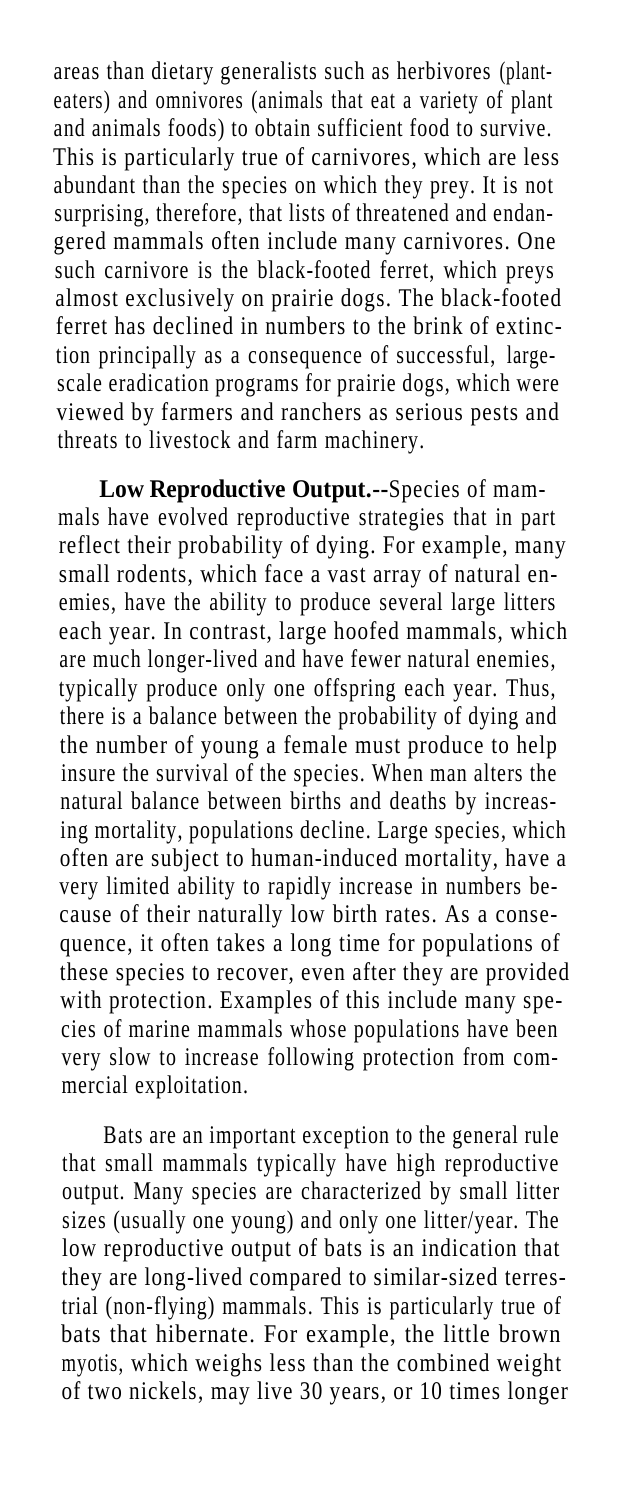than similar-sized terrestrial small mammals. Because of their low reproductive output, bat populations are not able to recover rapidly when they suffer high mortality, which often occurs when humans disturb or kill bats while they are in hibernation and thus are virtually helpless.

**Habitat Specialist.--**Species of mammals often become threatened if the specialized habitats they occupy are small in size and widely separated in space. Under such conditions, these species exist in small, isolated populations, which can be affected by local catastrophic events. Agood example is cave-dwelling bats. Caves generally are limited in distribution and extent. In addition, they vary internally in terms of temperature, humidity, and seasonal fluctuations of these characteristics. As a consequence, conditions in a particular cave may not be suitable for a bat species that has very specific requirements for roosting and/or hibernating. While roosting in caves, and especially when hibernating, bats also are subject to mortality from human disturbance. Hibernating bats are essentially helpless and thus are easily killed. Even during hibernation, bats are sensitive to their surroundings and will expend stored energy to arouse from hibernation when disturbed. Repeated arousals caused by frequent disturbances can so deplete energy reserves of hibernating bats that they cannot survive the winter and will die. Additionally, while congregated in caves, bats may be subject to mass mortality from chance (stochastic) environmental events. A classic example of this is the presumed total loss of a population of 300,000 Indiana bats, a federally endangered species, when the cave in which they were hibernating flooded.

**Small Population Size.--**Species with small populations have a greater probability of extinction than those with large populations. As a species declines in numbers and is limited in distribution to a few isolated populations, the probability that individual populations will become extinct increases. We usually think of this in terms of declining populations of large carnivores and hoofed mammals; however, some species appear to be naturally rare and may never have occurred in large numbers. These include species that are confined in distribution to isolated mountaintops.

An important aspect of a species becoming rare is that the genetic diversity or variability within that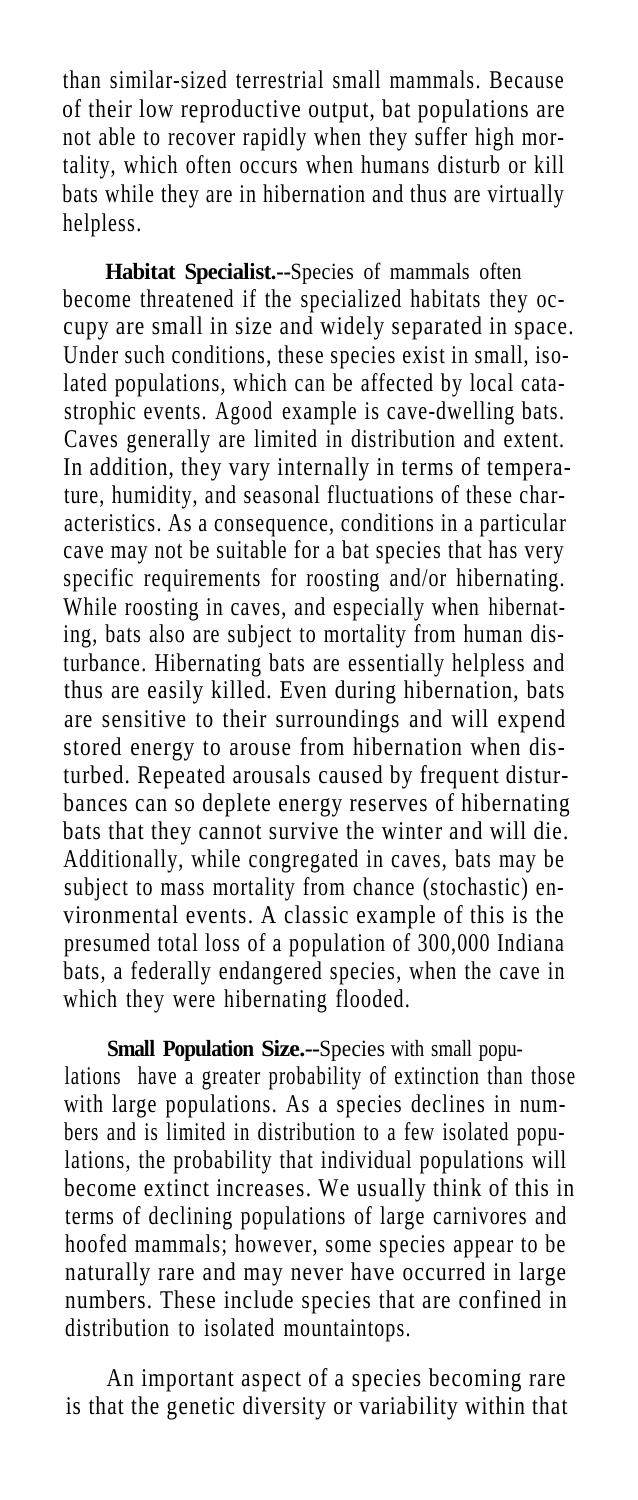species tends to decrease as its populations decline. The genetic variability of a population is a measure of its potential to adapt to environmental changes. As such, genetic variability within a species can be thought of as an evolutionary insurance policy. If populations are reduced to extremely low numbers (10-500 individuals), they may experience what is known as a "genetic bottleneck," in which the total genetic diversity of the population is drastically reduced. Even if the population increases to its former size, the genetic information carried in that population is no greater than it was at its lowest point. This has serious consequences for the ability of such a population to adapt to a changing environment or to novel factors in its environment such as a new disease.

An example of a species with greatly reduced genetic diversity is the cheetah. Once widespread in the Old World, the cheetah is presently restricted to populations in eastern and southern Africa. Apparently, cheetahs have experienced one or more genetic bottlenecks when populations were reduced much below what they are today. As a consequence, all cheetahs are almost genetically identical. Both wild and captive cheetahs exhibit a high degree of male sterility and high infant mortality. These conditions are attributed to the high degree of genetic similarity among individuals, and what amounts to a high degree of inbreeding (mating between closely related individuals).

Limited Geographic Distribution.--Mammals with limited geographic distributions risk becoming extinct whenever their habitat is altered or destroyed. A good example of this is the four federally endangered subspecies (races) of oldfield mice that are restricted in distribution to small islands off the coast of Florida. Populations of these mice have been reduced greatly as the sand dune habitats where they live have been destroyed by humans for construction of vacation homes and other recreational purposes. Another example is the numerous threatened or endangered species of primates that exist in the remnant forests of the island of Madagascar.

> **Economic or Commercial Value.--**Mammals that have commercial value because of their fur, meat, oil, or other products, or that have some other economic importance (e.g., predators on or competitors with livestock), often are subjected to higher mortality rates than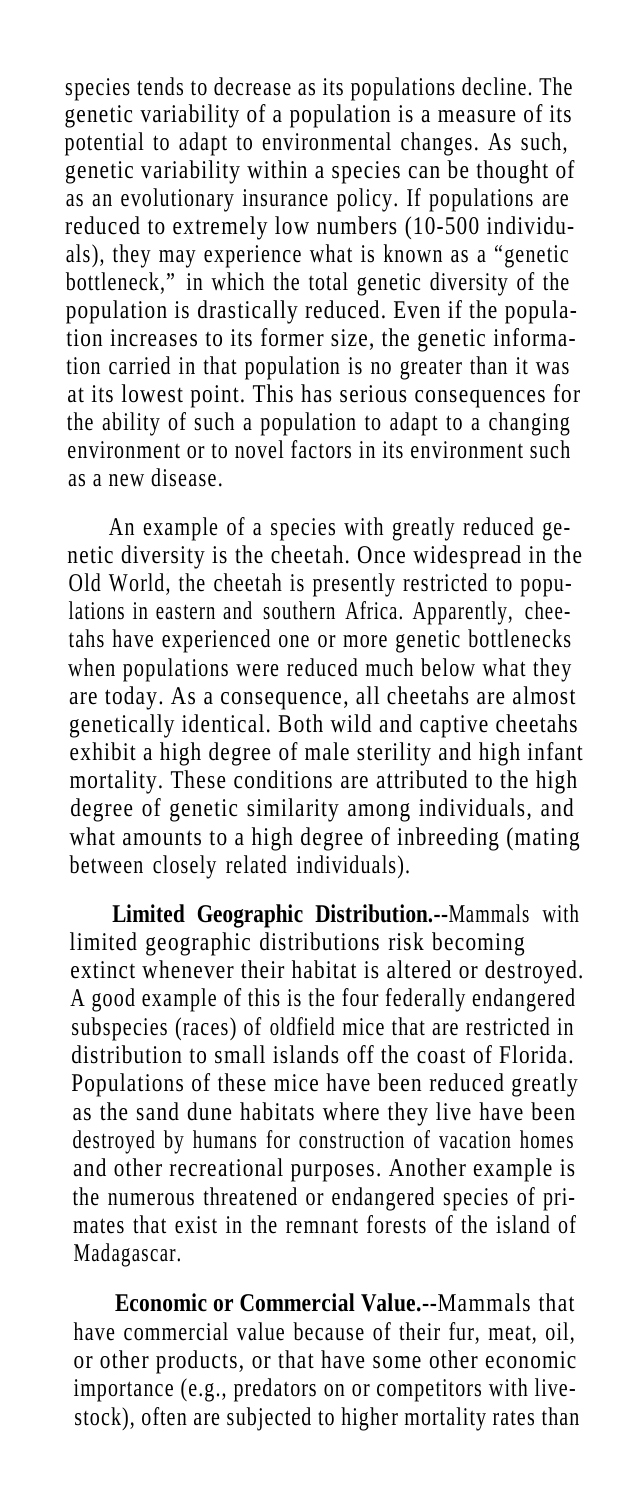mammals not possessing these characteristics. In North America, furbearers such as the beaver, marten, fisher, and lynx were so greatly reduced in numbers byoverharvesting that they became regionally extinct. Unregulated commercial harvesting of marine mammals such as whales, sea otters, and seals caused populations of these species to decline to the point that many were classified as threatened or endangered. Efforts to eradicate predators of livestock have resulted in the regional extinction of the mountain lion and gray wolf in much of the eastern United States and in many parts of the American West. Laws protecting or regulating the harvest of commercially valuable mammals have resulted in the recovery of many species faced with extinction and in the reestablishment of species in portions of their ranges where they had previously been extirpated.

#### **EFFECTS OF ENVIRONMENTAL FACTORS**

In addition to characteristics that serve as predictors of which species likely will become threatened or endangered, other factors in the environment also influence the probability of extinction. Today, these environmental factors usually represent negative impacts that humans have on the environment. Included among these factors are disturbance or destruction of habitats, exploitation, pollution, and introduction of exotic species.

**Loss or Disturbance of Habitats.--**The global population of humans is increasing at an alarming rate, and as it increases, so does our ability to alter natural environments. The negative effects of humans on habitats where mammals live is seen almost daily as forests are cut, and as grasslands, deserts, and other open lands are converted to housing developments, industrial parks, or shopping malls. The expanding human population uses space for housing and recreation, to produce food and fiber, to harvest various wood products, and to manufacture a myriad of commercial goods. Although the impacts of these activities are not entirely avoidable, they can be reduced by using methods that minimize long-term damage to the environment and, thus, to the species occurring there.

**Human Exploitation.--**The role of human exploitation in the endangerment or extinction of mammals and other species during historical times is a matter of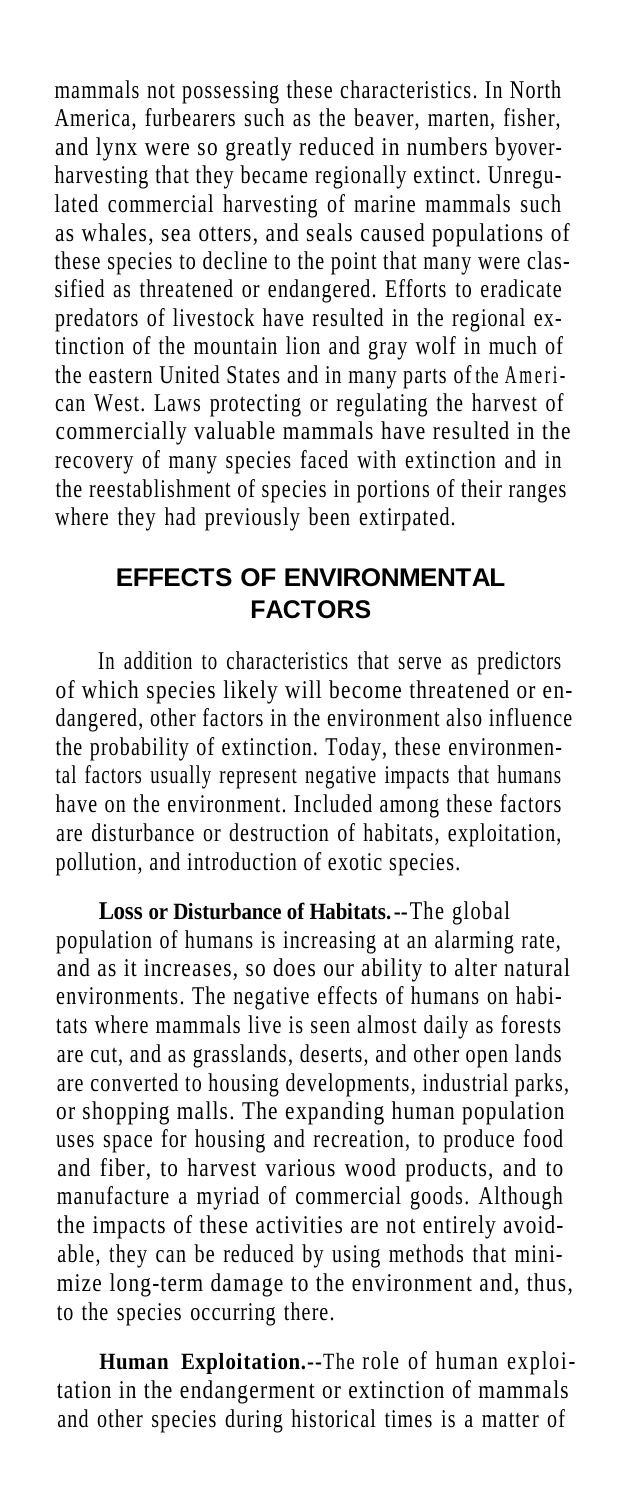record. The list of mammals that have become extinct regionally or globally includes many species that were hunted or trapped by humans. We might ask if this pattern is strictly a modern phenomenon or did humans also play a role in the extinction of mammals in prehistoric times? That humans were associated with and hunted large mammals that are now extinct is clear from prehistoric artwork and artifacts at archaeological sites. It is less clear if humans played a role in the massive wave of extinctions of large mammals that occurred at the end of the Pleistocene glacial epoch approximately 10,000 years ago. Dr. Paul S. Martin of the University of Arizona has proposed the "Pleistocene Overkill Hypothesis" to explain the extinction of many species of large herbivorous mammals (e.g., mammoths, mastodons, and ground sloths) and their predators (e.g., sabertooths, American lions, and dire wolves) at the end of the Pleistocene. Martin contends that the end of the Pleistocene coincided with the arrival of the first humans in North America. Ancient hunters represented a new and efficient predator to which many large mammals in North America had never been exposed, and to which they were not adapted. It is noteworthy that 33 genera (different types) of large mammals disappeared from North America at the end of the last or Wisconsinan glaciation, whereas no genera of small mammals were lost. Martin hypothesized that many of the large Pleistocene mammals were naive and did not fear this newly arrived predator from Asia. Among large mammals in North America at the end of the Pleistocene, those that had crossed into the New World from Eurasia such as moose, muskox, caribou, and wapiti survived. In contrast, native New World species such as ground sloths, peccaries (pig-like mammals), horses, and the American mastodon, became extinct. Perhaps the survival of many immigrant mammals from the Old World was a consequence of their having coevolved for a longer period of time with man as a predator, in contrast to native New World mammals, which had not.

Another hypothesis to explain the extinction of many large mammals in North America at the end of the Pleistocene epoch focuses on the rapid climatic and corresponding major changes in habitat that occurred at that time. Reduction of habitat may have served to reduce populations of many species of large mammals. Species whose numbers were already declining because of climatic and habitat changes may have been further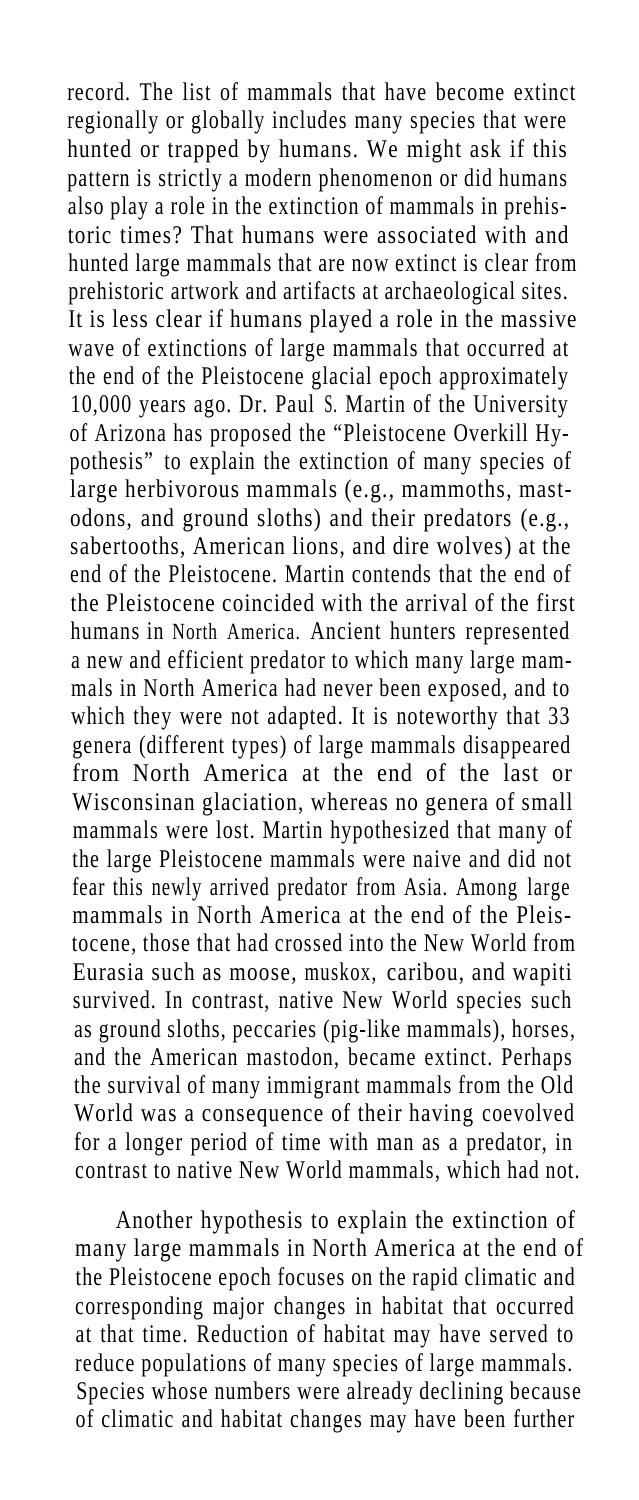reduced in numbers when subjected to a new source of mortality in the form of recently arrived human hunters.

**Pollution.--**Mammals may be affected directly or indirectly by environmental pollutants. For example, mammals that die after drinking water from ponds contaminated by cyanide, which is used to extract gold from low-grade ore in the western United States, provide an example of pollutants directly affecting mammals. More often though, mammals are affected indirectly through the influence that pollutants have on their food resources. Pollution may reduce or eliminate key food items or may bioaccumulate to toxic levels in food items. As evidenced by high levels of insecticides in their tissues, some bats have been adversely affected by pesticides used to control their prey species.

Water pollution has adversely affected semi-aquatic mammals such as the river otter and water shrew, either by direct toxicity or indirectly by reducing their food resources. Marine mammals including sea otters, seals, and whales also have been adversely affected by pollutants. This is particularly the case in estuaries and shallow coastal waters where pollutants are present in higher concentrations than in the open ocean.

**Introduction of Exotics.--**Exotics are species that are not native to a particular area. Humans have a long history of both deliberately and accidently introducing exotic species. The long history of negative impacts that introduced exotics have had on native species and habitats dictates that extreme caution should be exercised before any exotic species is introduced. There are many examples of negative impacts that exotics have had on native species. Exotics may contribute to the decline and extinction of native species in several ways. They may carry diseases to which native organisms have not evolved defenses. For example, canine distemper, a disease of the domestic dog, recently has been contracted by lions in southern Africa, resulting in numerous deaths. Exotics may also outcompete native species for habitat, food, and nest sites, or may become predators on native species. The feeding activities of exotic herbivores may deplete food resources and otherwise disturb habitats to the extent that native species can no longer survive. A classic example is the negative impact that introduced European rabbits had on vegetation in Australia, which, in turn, negatively impacted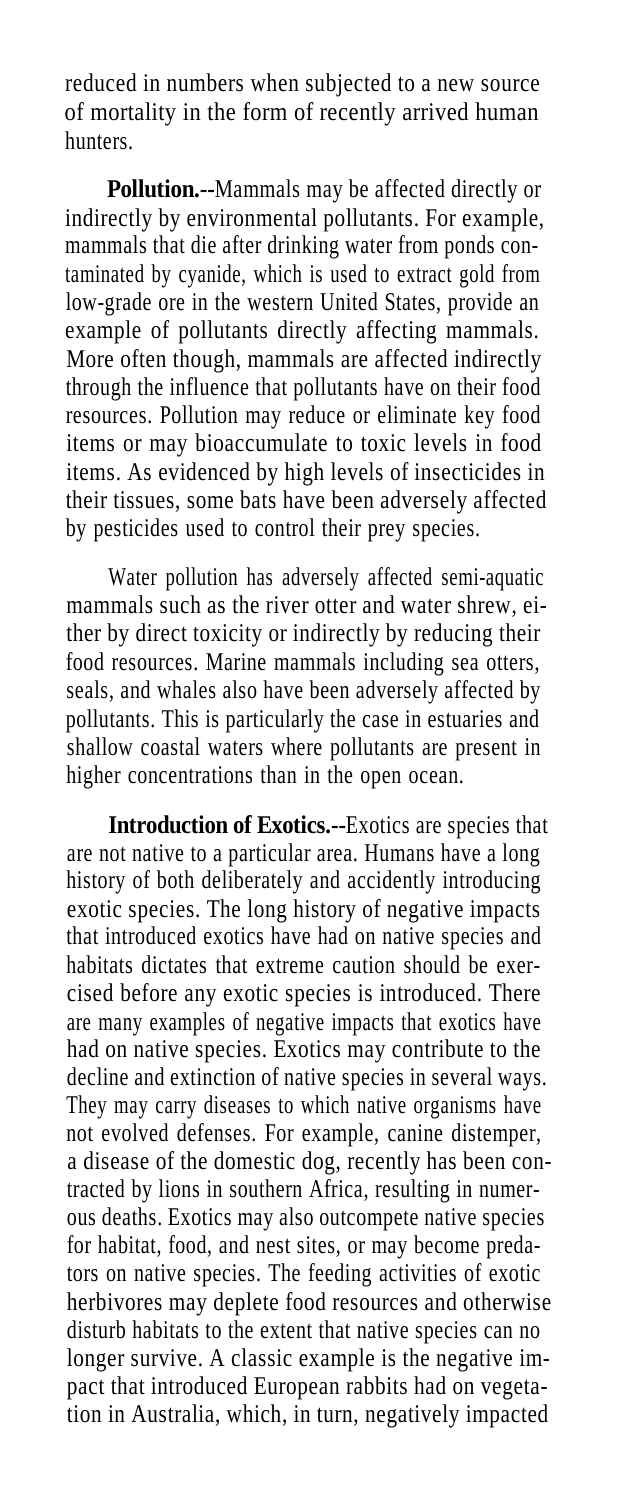small native marsupial (pouched) herbivores. Introduced hoofed mammals such as goats, sheep, horses, and pigs have had major negative impacts on the vegetation and native species of many islands and in the western United States. In Great Britain, competition from the introduced North American gray squirrel has resulted in a substantial decrease in the population and distribution of the native Eurasian red squirrel.

#### **CONSERVATION STRATEGIES**

**Nature Reserves.** --The most effective strategy for preventing extinction of species is to protect and preserve their habitats., Land to protect threatened or endangered species often is purchased by governments and private organizations; such areas include nature reserves, national parks, state parks, and designated wilderness areas. Only about 3.2% of Earth's land surface is currently included in 4,500 protected areas worldwide. This low percentage decreases to only 1.6%, if the largest park, in Greenland, is excluded.

Well-planned and well-managed protected areas can benefit large numbers of species. Unfortunately, too few protected areas or reserves exist, and those currently in existence do not include sufficient area to conserve the world's biological diversity. Because these areas are so critical, their design and management must be based on sound biological knowledge, so that these valuable sites can effectively conserve biological diversity.

**Captive Breeding.--**Some species in danger of extinction in the wild have been brought into captivity where efforts have been made to breed them in order to increase their numbers. Offspring from these captive colonies may be used to reestablish populations of these species in the wild. Captive breeding programs are very costly, and even when they succeed in producing offspring, they may ultimately fail if suitable habitat no longer exists for reestablishing populations or if survival of released animals is low. Additionally, many endangered species like the giant panda are difficult to maintain and breed in captivity.

**Reestablishment/Reintroductions.**--Populations of some endangered species can be reestablished in the wild. Reintroduction programs involve the release of individuals within the historic range of a species. For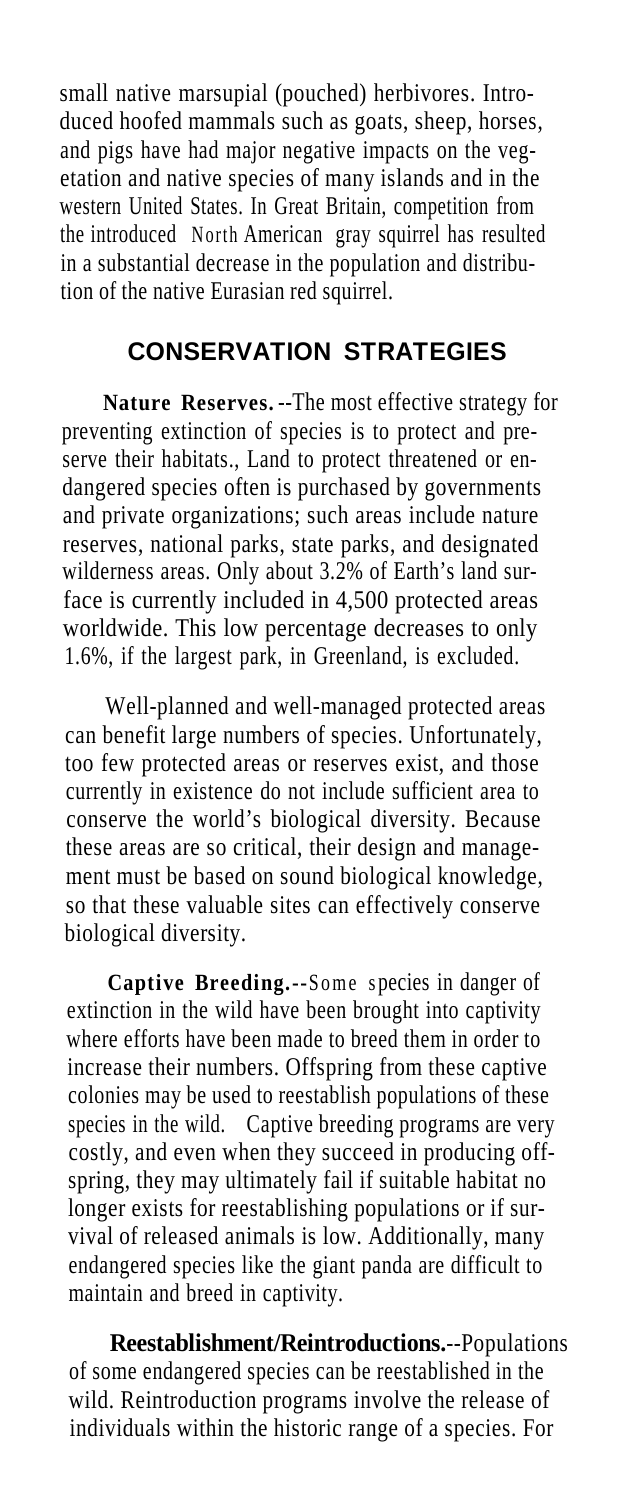example, gray wolves recently were released in Yellowstone National Park and in Idaho. Animals used in reintroductions may come either from captive-breeding programs or from populations in localities where the species is not endangered.

**Laws and Regulations.**--Species and biological diversity are protected by laws at state, national, and international levels. States regulate hunting and fishing, establish state parks and natural areas, and may regulate land use and pollution. National governments attempt to protect biodiversity through the establishment of national parks and nature reserves, regulation of imports and exports of animals and animal parts (e.g., ivory), and through legislation that controls pollution. The U.S. Endangered Species Act of 1973 stands as the most effective law ever enacted to protect plant and animal species.

**International Agreements.--**Because ranges of many species extend across national borders and because of international trade in biological products, international agreements are also needed to protect biodiversity. The benefits of maintaining biodiversity are of international significance, and many threats to biodiversity are international in scope and thus require the cooperation among nations. Two important international agreements that have served to protect threatened or endangered mammals are the Convention on the International Trade in Endangered Species (CITES), which controls international trade in endangered species and their parts (e.g., ivory, rhino horns, and skins), and the International Whaling Commission (IWC), which regulates the commercial harvesting of whales.

#### **ACKNOWLEDGMENTS**

The concept of this brochure was developed by Gordon L. Kirkland, Jr. during his tenure as Secretary-Treasurer of the American Society of Mammalogists and subsequently during his chairmanship of the ASM's Conservation of Land Mammals Committee. The following members of that committee contributed to the development and editing of this brochure: R. Terry Bowyer, Sandra Y. Erdle, Jiri Gaisler, Cheri A. Jones, Glennis A. Kaufman, Steve Sheffield, and Sam Zeveloff. Thomas E. Tomasi, chairman of the ASM's Public Education Committee, provided useful suggestions for revision of the text.

 $\vert$